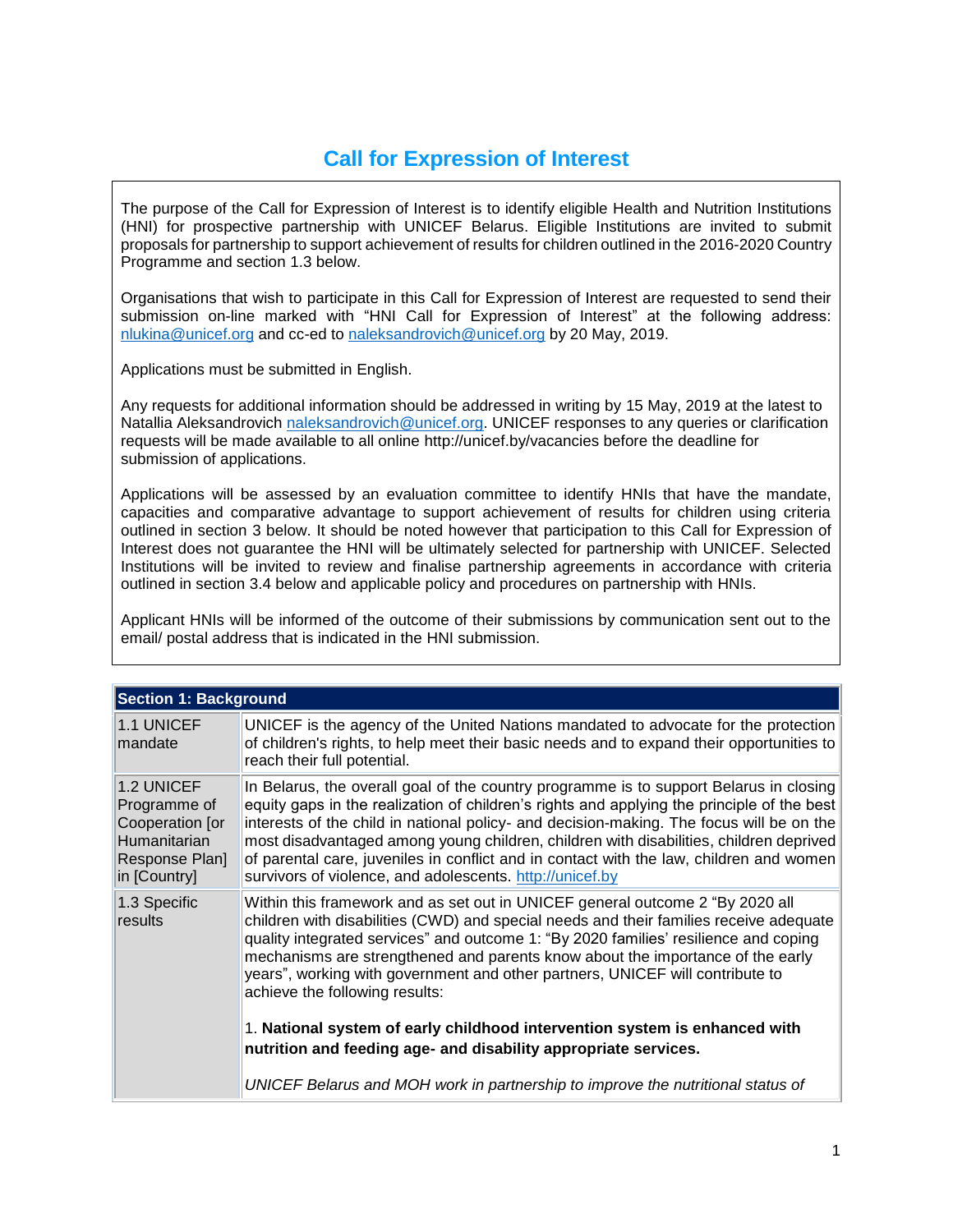*young children with disabilities attending Early Child Intervention (ECI) centers and those living in baby homes (BHs) outside of permanent family care. This will be achieved by establishing a system of age- and disability appropriate nutrition and feeding strategies and techniques. Additionally, UNICEF Belarus, MOH and a local Technical Advisory Group (TAG) to generate a set of amendments in the national nutrition and feeding standards and guidelines for young children with disabilities and children living in institutional care. The process will be taken to scale and ensure that every child with disability in Belarus is nourished.* 

### **2. % of mothers and fathers of young children (0-6) practicing responsible parenting; Normative framework of home visiting system improved.**

*UNICEF Belarus together with MoH aims at increasing the capacity of parents to apply better feeding practices at home. It is, therefore, imperative to transform the nutrition and feeding practices for this highly vulnerable families, due to their child's disability, through sustainable and scalable solutions. The existing national system of ECI in Belarus is well-positioned to be a platform for nutrition and feeding interventions, where ECI specialists build their capacity of parents and where families are empowered to play an active role in providing needed interventions to their children.*

|                                                        | <b>Section 2: Application requirements and timelines</b>                                                                                                                                                                                                                                                                                                                                                                                                                                                                                                                                                                                                          |                |  |
|--------------------------------------------------------|-------------------------------------------------------------------------------------------------------------------------------------------------------------------------------------------------------------------------------------------------------------------------------------------------------------------------------------------------------------------------------------------------------------------------------------------------------------------------------------------------------------------------------------------------------------------------------------------------------------------------------------------------------------------|----------------|--|
| 2.1<br>Documentation<br>required for the<br>submission | The expression of interest shall include the following documentation:<br>Copy of HNI registration in country of origin<br>$\bullet$<br>Attachment I - Partner Declaration signed by authorised official<br>$\bullet$<br>Attachment II - HNI Identification and Profile signed by authorised official<br>$\bullet$<br>Attachment III - Programme Proposal. Each HNI submission may include 1 or more<br>$\bullet$<br>programme proposals, addressing one or more of the expected results outlined in<br>section 1.3 above. However, a maximum of 1 proposal per result area may be<br>submitted by the same HNI, with a maximum of 3 proposals per HNIs applicant. |                |  |
| 2.1 Indicative                                         | Call for Expression of Interest issue date                                                                                                                                                                                                                                                                                                                                                                                                                                                                                                                                                                                                                        | 30 April, 2019 |  |
| timelines                                              | Deadline for submissions of HNI proposals                                                                                                                                                                                                                                                                                                                                                                                                                                                                                                                                                                                                                         | 20 May, 2019   |  |
|                                                        | Deadline for requests of additional<br>information/clarifications                                                                                                                                                                                                                                                                                                                                                                                                                                                                                                                                                                                                 | 15 May, 2019   |  |
|                                                        | Review of HNI submissions                                                                                                                                                                                                                                                                                                                                                                                                                                                                                                                                                                                                                                         | 3 June, 2019   |  |
|                                                        | 11 June, 2019                                                                                                                                                                                                                                                                                                                                                                                                                                                                                                                                                                                                                                                     |                |  |

#### **Section 3: Process and timelines**

| $ 3.1$ Review &<br>evaluation of<br>$ {\rm CSO} $<br>submissions | HNIs submissions are assessed by the Partnership Review Committee in consultation<br>with technical specialists, using criteria outlined in section 3.2 and 3.3 below.<br>Only HNI submissions which comply with the requirements of the eligibility and<br>exclusion criteria will be eligible for further evaluation.<br>Results from the review will be used for purposes of mapping and selection of HNIs in<br>relation to the specific results outlined in section 1.3 above.<br>It should be noted that participation to this Call for Expression of Interest however does |
|------------------------------------------------------------------|-----------------------------------------------------------------------------------------------------------------------------------------------------------------------------------------------------------------------------------------------------------------------------------------------------------------------------------------------------------------------------------------------------------------------------------------------------------------------------------------------------------------------------------------------------------------------------------|
|                                                                  | not guarantee HNIs will be ultimately selected for a partnership agreement with<br>UNICEF. UNICEF reserves the right to invite selected partners to review and finalise                                                                                                                                                                                                                                                                                                                                                                                                           |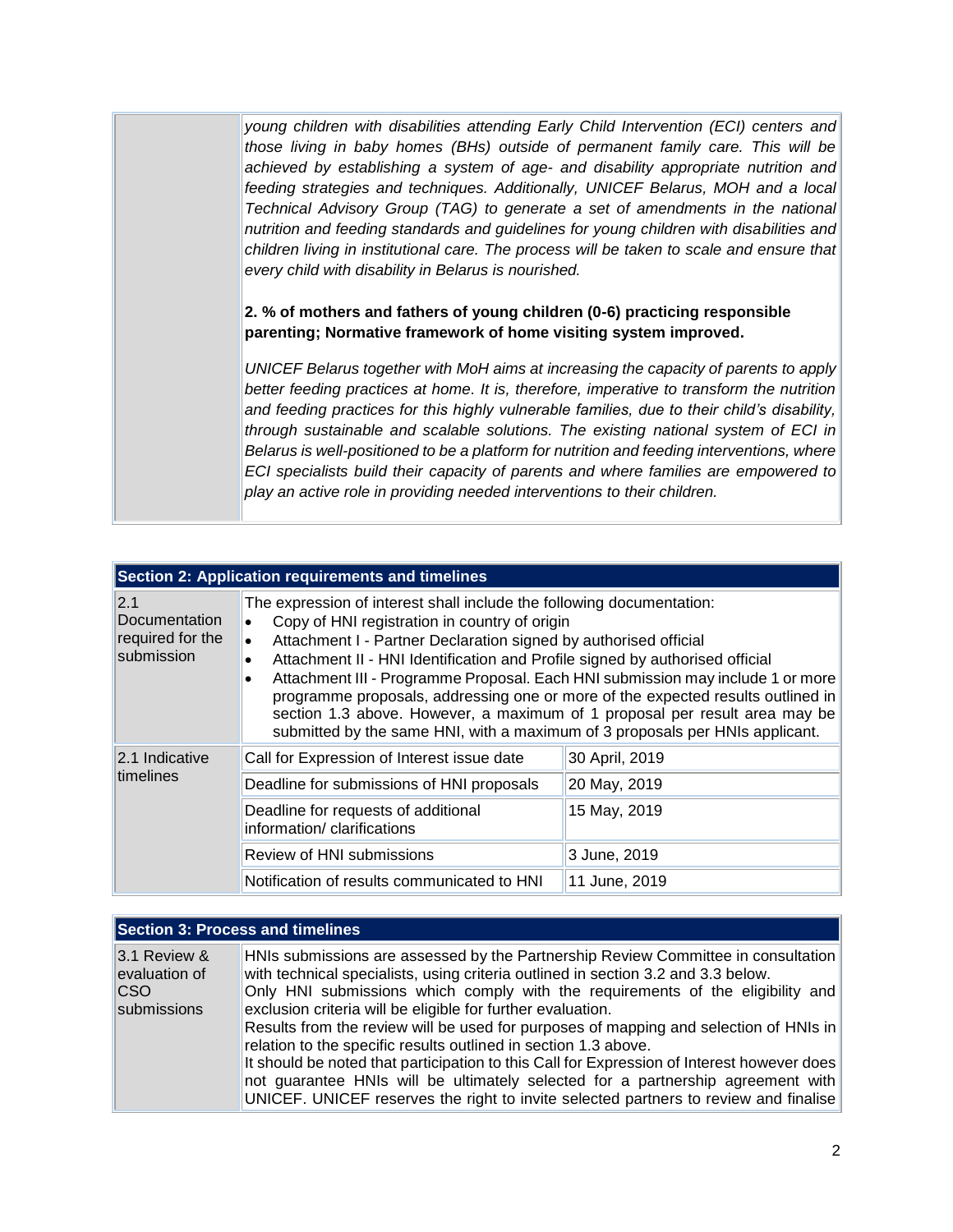|                                                   | proposals for partnerships in line with criteria outlined in section 3.4 below and in<br>accordance with applicable policy and procedures on partnership with HNIs.                                                                                                                                                                                                                                                                                                                                                                                                                                                                                                                                                                                                                                                                                                                                                                                                                    |                                                                                                                                                                                                                                                                                            |  |  |
|---------------------------------------------------|----------------------------------------------------------------------------------------------------------------------------------------------------------------------------------------------------------------------------------------------------------------------------------------------------------------------------------------------------------------------------------------------------------------------------------------------------------------------------------------------------------------------------------------------------------------------------------------------------------------------------------------------------------------------------------------------------------------------------------------------------------------------------------------------------------------------------------------------------------------------------------------------------------------------------------------------------------------------------------------|--------------------------------------------------------------------------------------------------------------------------------------------------------------------------------------------------------------------------------------------------------------------------------------------|--|--|
| 3.2 Eligibility &<br>exclusion criteria HNI must: | Eligibility criteria:<br>$\bullet$<br>a) be registered in country of origin;<br>b) not be an entity named on any of the UN Security Council targeted sanction lists.<br><b>Exclusion criteria</b><br>HNI submission which:<br>a) are not sent to the UNICEF office before the specified deadline;<br>b) do not include all required documents duly completed and signed or do not<br>comply with specifications set in this Call for Expression of Interest;<br>c) are not submitted in English;<br>will be excluded from the selection process.                                                                                                                                                                                                                                                                                                                                                                                                                                       |                                                                                                                                                                                                                                                                                            |  |  |
| 3.3 Selection<br>criteria                         | applications based on the following criteria                                                                                                                                                                                                                                                                                                                                                                                                                                                                                                                                                                                                                                                                                                                                                                                                                                                                                                                                           | UNICEF office will review evidence provided by the HNI submission and assess                                                                                                                                                                                                               |  |  |
|                                                   | Proposal relevance,<br>quality and<br>coherence (60%)                                                                                                                                                                                                                                                                                                                                                                                                                                                                                                                                                                                                                                                                                                                                                                                                                                                                                                                                  | Includes review of the proposed programme:<br>Relevance of proposal to achieving expected results;<br>Clarity of activities and expected results;<br>Innovative approach;<br>Sustainability of intervention;<br>Adequacy and clarity of proposed budget (including<br>contribution by HNI) |  |  |
|                                                   | Institutional capacity<br>and sustainability<br>(30%)                                                                                                                                                                                                                                                                                                                                                                                                                                                                                                                                                                                                                                                                                                                                                                                                                                                                                                                                  | Includes a review of the HNI:<br>Expertise and experience in the sector/area;<br>• Local experience, presence and community relations;<br>Management ability;<br>$\bullet$<br>Experience working with UN/UNICEF                                                                            |  |  |
|                                                   | Other [as defined by<br>Office] (10%).                                                                                                                                                                                                                                                                                                                                                                                                                                                                                                                                                                                                                                                                                                                                                                                                                                                                                                                                                 | Includes a review of:<br>Access/security considerations;<br>Replicability/scalability;<br>Etc.                                                                                                                                                                                             |  |  |
| 3.4 Prospective<br>partnership<br>agreement       | All applicants will be informed of the outcome of their submissions by communication<br>sent out to the email/ postal address that is indicated in the HNI submission.<br>Applicants whose proposals are assessed as having a specific comparative advantage<br>to achieve results for children outlined in 1.3 above may be invited to jointly review and<br>finalise the partnership agreement based on the following criteria:<br>Prioritisation of proposed intervention in line with the work plan;<br>$\bullet$<br>Availability of funding to support proposed intervention;<br>$\bullet$<br>Complementarity or proposed action with ongoing interventions;<br>$\bullet$<br>Upon finalisation at technical level, the proposal for partnership will be submitted to the<br>Representative for review and approval. It should be noted however that the<br>Representative has the final authority to approve or reject any proposed partnership<br>agreement on behalf of UNICEF. |                                                                                                                                                                                                                                                                                            |  |  |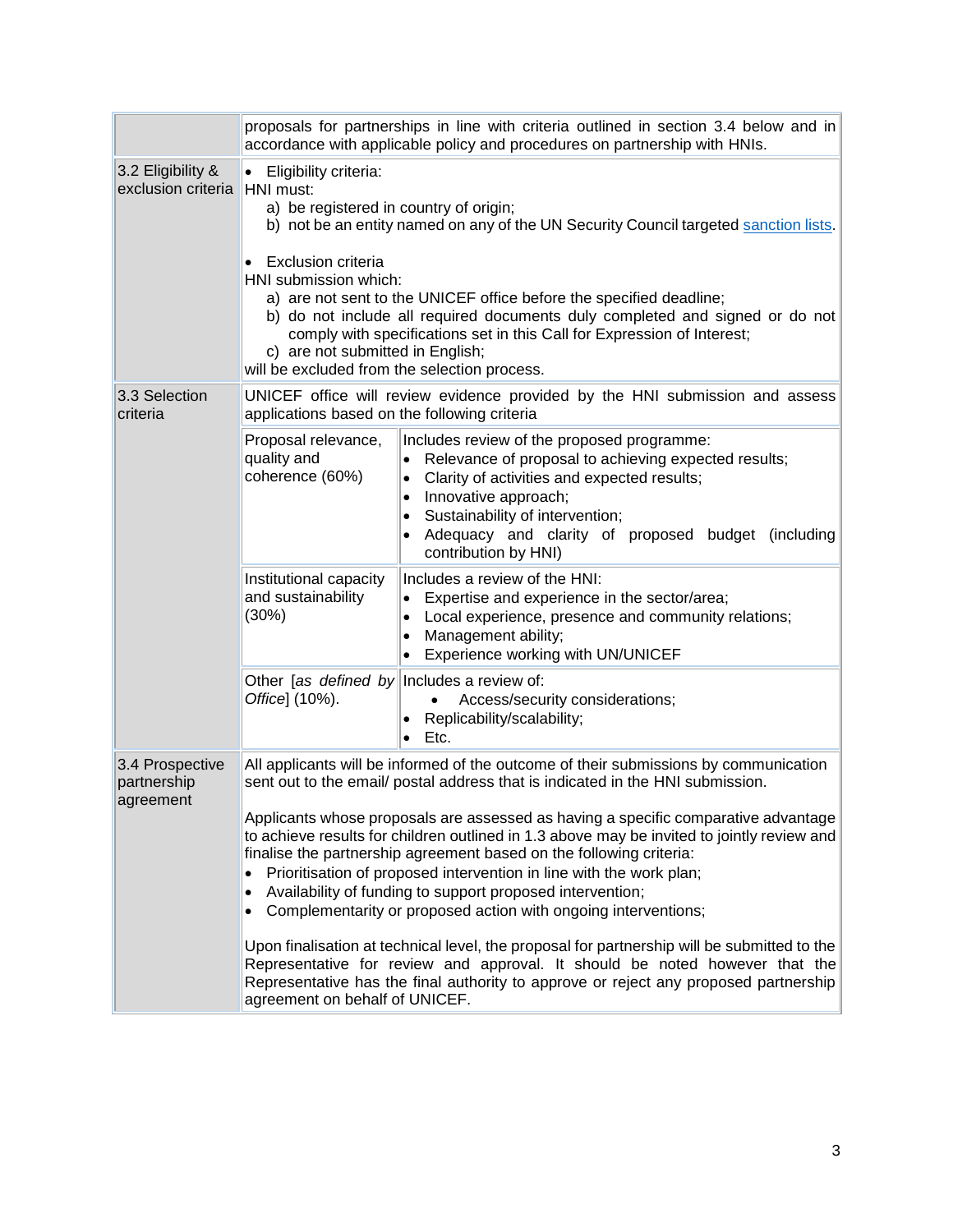The purpose of this declaration is to determine whether a prospective partner is committed to UNICEF values and principles.

Information provided in this form will be used to inform the review and evaluation of HNI submissions as outlined in the Call for Expression of Interest under section 3.

### **CSO Partner Declaration, Profile and Due Diligence Verification Form** *(updated July 2018)*

*Note:* The CSO Partner Declaration and Profile is completed by CSOs interested in partnership with UNICEF. It provides the CSO an opportunity to present its values, expertise and experience to UNICEF. This form and associated documents are then reviewed by UNICEF to determine whether a CSO is committed to UNICEF values and principles, and to inform partnership selection.

If the prospective partner is an international NGO (INGO), completion of this document is required if the organization is not listed in the [UNICEF intranet.](https://intranet.unicef.org/PD/CSP.nsf/Site%20Pages/page01040701) In this case, the UNICEF Country Office requests the prospective INGO partner to have the Partner Declaration and Profile and required documents submitted by its Headquarters.

This form is submitted once at the onset of partnership and is valid up to five years, unless key information changes, in which case the CSO should submit an updated version.

|                                           | Name of organization:                                                                                  |                                                                                                                                                                                                                                                                                                                                                                                                                                                                                                 |     |           |  |
|-------------------------------------------|--------------------------------------------------------------------------------------------------------|-------------------------------------------------------------------------------------------------------------------------------------------------------------------------------------------------------------------------------------------------------------------------------------------------------------------------------------------------------------------------------------------------------------------------------------------------------------------------------------------------|-----|-----------|--|
|                                           | Acronym:                                                                                               |                                                                                                                                                                                                                                                                                                                                                                                                                                                                                                 |     |           |  |
| Type of organization (select<br>only one) |                                                                                                        | National NGO (an NGO that is established in only one country)<br>Community-based organization (grassroots association)<br>Academic institution (a degree conferring institution)<br>International NGO (an NGO that has offices in more than one country)                                                                                                                                                                                                                                        |     |           |  |
|                                           | Head of organization:                                                                                  |                                                                                                                                                                                                                                                                                                                                                                                                                                                                                                 |     |           |  |
|                                           | Deputy head of organization:                                                                           |                                                                                                                                                                                                                                                                                                                                                                                                                                                                                                 |     |           |  |
|                                           | <b>Declarations</b>                                                                                    |                                                                                                                                                                                                                                                                                                                                                                                                                                                                                                 | Yes | <b>No</b> |  |
| 1.<br>2.                                  | Rights of Persons with Disabilities (CRPD):<br>http://www.unicef.org/crc/                              | By answering yes, the organization confirms that it is committed to the core values of the<br>UN, the Convention on the Rights of the Child (CRC), the Convention on the Elimination<br>of All Forms of Discrimination Against Women (CEDAW) and the Convention on the<br>http://www.ohchr.org/EN/ProfessionalInterest/Pages/CEDAW.aspx<br>http://www.un.org/disabilities/documents/convention/convoptprot-e.pdf<br>By answering yes, the organization confirms that it is a non-profit entity. |     |           |  |
|                                           | Attach the statute or constitutional document establishing the entity as a non-profit<br>organization. |                                                                                                                                                                                                                                                                                                                                                                                                                                                                                                 |     |           |  |
| 3.                                        | implementation.<br>explanation:                                                                        | By answering yes, the organization confirms that it is legally registered in the country of<br>Attach official registration in the country of implementation. If the response is no, provide                                                                                                                                                                                                                                                                                                    |     |           |  |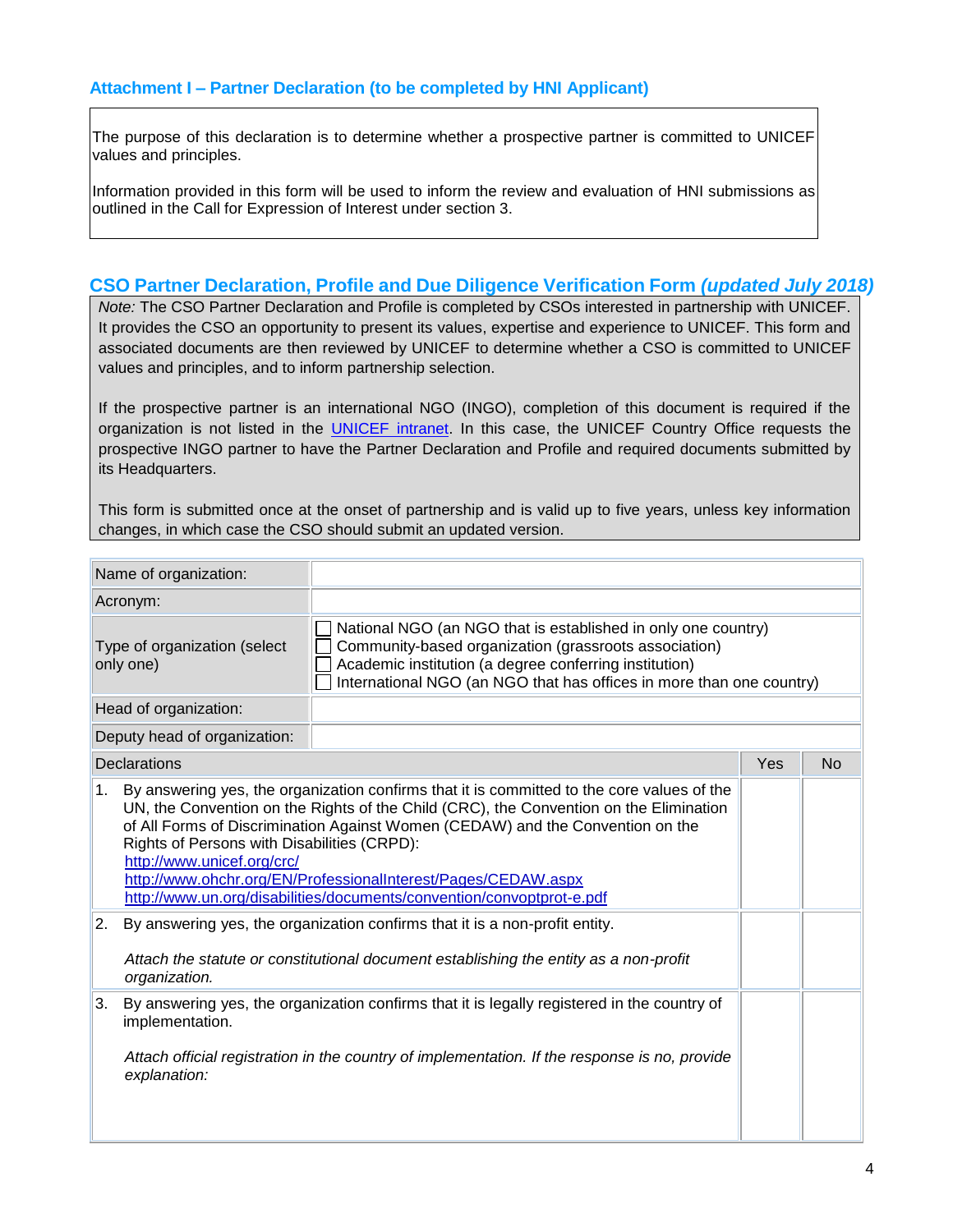| 4. | By answering yes, the organization confirms that it is committed to prohibiting and<br>combatting fraud and corruption <sup>1</sup> , sexual exploitation and abuse <sup>2</sup> , and child safeguarding<br>violations. Furthermore, the organization confirms that it is committed to promoting the<br>protection and safeguarding of children <sup>3</sup> .                                                                                                                                                                                                                                                                                                                |  |
|----|--------------------------------------------------------------------------------------------------------------------------------------------------------------------------------------------------------------------------------------------------------------------------------------------------------------------------------------------------------------------------------------------------------------------------------------------------------------------------------------------------------------------------------------------------------------------------------------------------------------------------------------------------------------------------------|--|
| 5. | By answering yes, the organization confirms that neither the organization nor any of its<br>members is mentioned on the United Nations Security Council Consolidated Sanctions<br>List, and that the organization has not supported and does not support, directly or<br>indirectly, individuals and entities sanctioned by the Committee or any person involved in<br>any other manner that is prohibited by a resolution of the United Nations Security<br>Council adopted under Chapter VII of the Charter of the United Nations.<br>https://www.un.org/sc/suborg/en/sanctions/un-sc-consolidated-list<br>Attach the list of the organization board members, if applicable. |  |
| 6. | By answering yes, the organization confirms that it is committed to transparency and<br>accountability.<br>FOR INGOs only:<br>Provide link to publicly available annual reports and/or certified financial statements                                                                                                                                                                                                                                                                                                                                                                                                                                                          |  |

I declare, as an official representative of the above-named organization, that the information provided in this declaration and attached documentation is complete and accurate, and I understand that it is subject to UNICEF verification.

Name of partner

Name and title of the duly authorized partner representative

**Signature** 

Date

| Section 1. CSO information  |           |  |
|-----------------------------|-----------|--|
| 1.1 Contact details Address |           |  |
|                             | Telephone |  |
|                             | Email     |  |
|                             | Website   |  |

|                                                               | Section 2. CSO expertise and experience in the sector area                        |
|---------------------------------------------------------------|-----------------------------------------------------------------------------------|
| 2.1 CSO mandate,<br>sector area and<br>geographic<br>coverage | Outline the organization's mandate, field of work and geographic coverage         |
| 2.2 Available<br>expertise and<br>specialists                 | Outline the distinctive technical capacity of the organization in the sector area |

<sup>&</sup>lt;sup>1</sup> In line with provisions of <u>CF/EXD/2013-008</u> "Policy Prohibiting and Combatting Fraud and Corruption"<br><sup>2</sup> In line with provisions of <u>ST/SGB/2003/13</u> entitled "Special Measures for Protection from Sexual Exploitation

<sup>&</sup>lt;sup>3</sup> in line with provisions o[f CF/EXD/2016-006](https://unicef.sharepoint.com/sites/portals/RF/Regulatory%20Framework%20Library/DHR%20Exec%20Dirs%20CF%20EXD%20006%20Child%20Safeguarding%20Policy%2001-Jul-2016.pdf) "Policy on Conduct Promoting the Protection and Safeguarding of Children"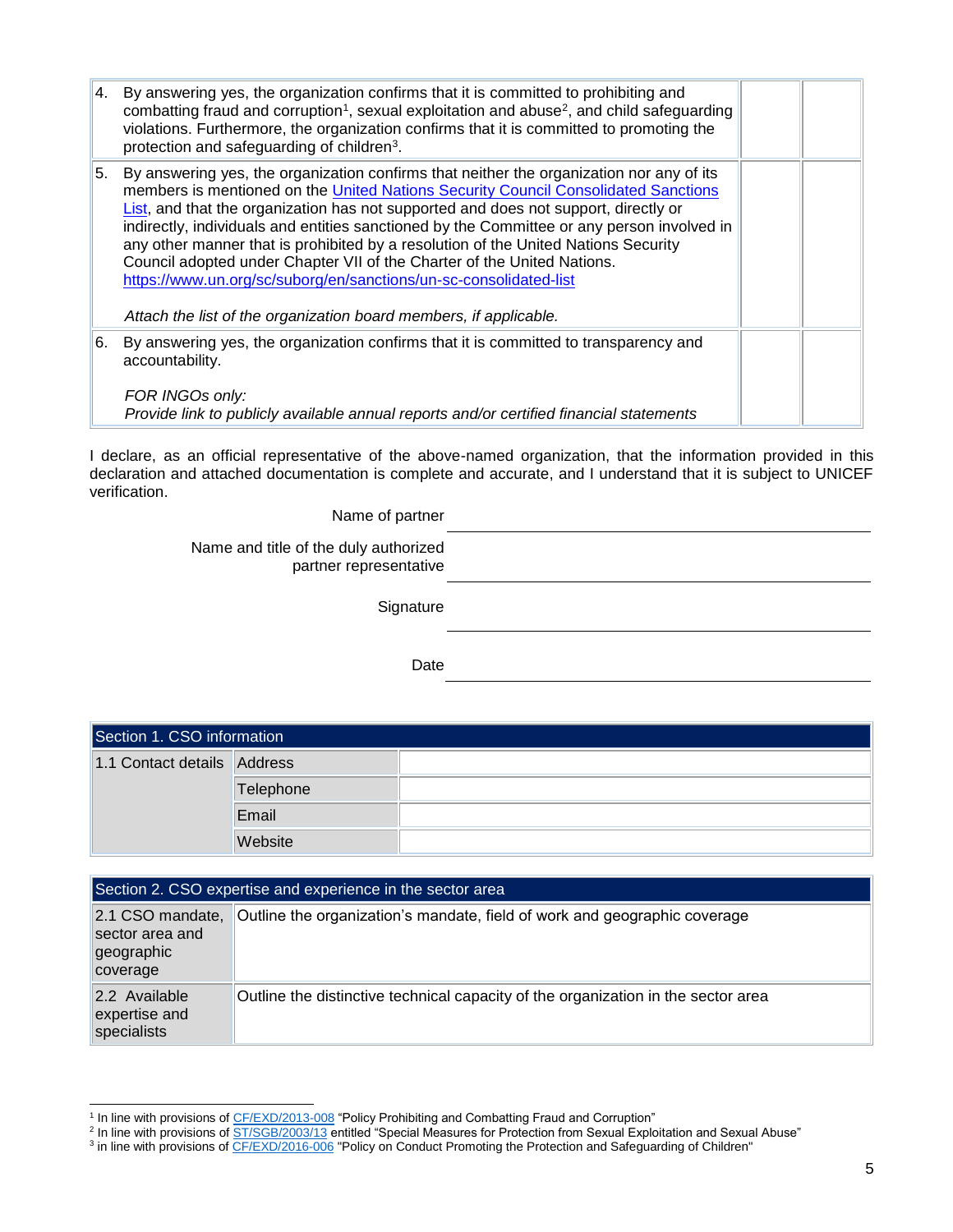# Section 2. CSO expertise and experience in the sector area

| 2.3 Key results | Outline of key results achieved in sector area in recent years, including any recognition |
|-----------------|-------------------------------------------------------------------------------------------|
|                 | achieved over the received at local / global level for the work in the sector area        |
| past 5 years    |                                                                                           |

| Section 3. Local experience, presence and community relations |                                                                                                          |  |  |
|---------------------------------------------------------------|----------------------------------------------------------------------------------------------------------|--|--|
| $3.1$ Ongoing<br>programmes in<br>sector area                 | Outline of type / scope of ongoing programmes in the sector area                                         |  |  |
| 3.2 Knowledge of<br>the local context                         | Outline of presence and community relations in the proposed programme location(s)                        |  |  |
| 3.3 Existing<br>networks                                      | Outline of ongoing collaborations with national institutions and local communities in the<br>sector area |  |  |

| Section 4. Management ability                                       |                                               |                                                                                           |
|---------------------------------------------------------------------|-----------------------------------------------|-------------------------------------------------------------------------------------------|
| 4.1 Annual budget                                                   | Size of annual budget<br>(previous year, USD) |                                                                                           |
|                                                                     | Source of core funds<br>or income             |                                                                                           |
|                                                                     | Main funding partners/<br>donors              |                                                                                           |
| 4.2 Core staff                                                      |                                               | Outline of number and key functions of core organization staff                            |
| 4.3 Any other<br>information<br>demonstrating<br>financial capacity |                                               | E.g. results of previous capacity assessments if available (such as the micro assessment) |

| Section 5. Experience working with UN / UNICEF |                              |                      |              |                      |  |
|------------------------------------------------|------------------------------|----------------------|--------------|----------------------|--|
| Programme/project title                        | <b>Total budget</b><br>(USD) | Funding UN<br>agency | Year<br>lend | Key results achieved |  |
|                                                |                              |                      |              |                      |  |
| ا2.                                            |                              |                      |              |                      |  |
| ΙЗ.                                            |                              |                      |              |                      |  |

#### **FOR UNICEF OFFICE USE ONLY**

L

This form is to be completed by the PRC Chair; or delegated by the PRC Chair to the PRC Secretary or another appropriate UNICEF employee.

For INGOs, send the completed form and accompanying documents to: [csp@unicef.org](mailto:csp@unicef.org)

| Name of organization       |                                                                             |     |     |                       |
|----------------------------|-----------------------------------------------------------------------------|-----|-----|-----------------------|
| Due diligence verification |                                                                             | Yes | No. | Comment if applicable |
| 1.                         | Organization status confirmed as<br>non-profit                              |     |     |                       |
|                            | Check the statute or constitutional<br>document. It the organization is not |     |     |                       |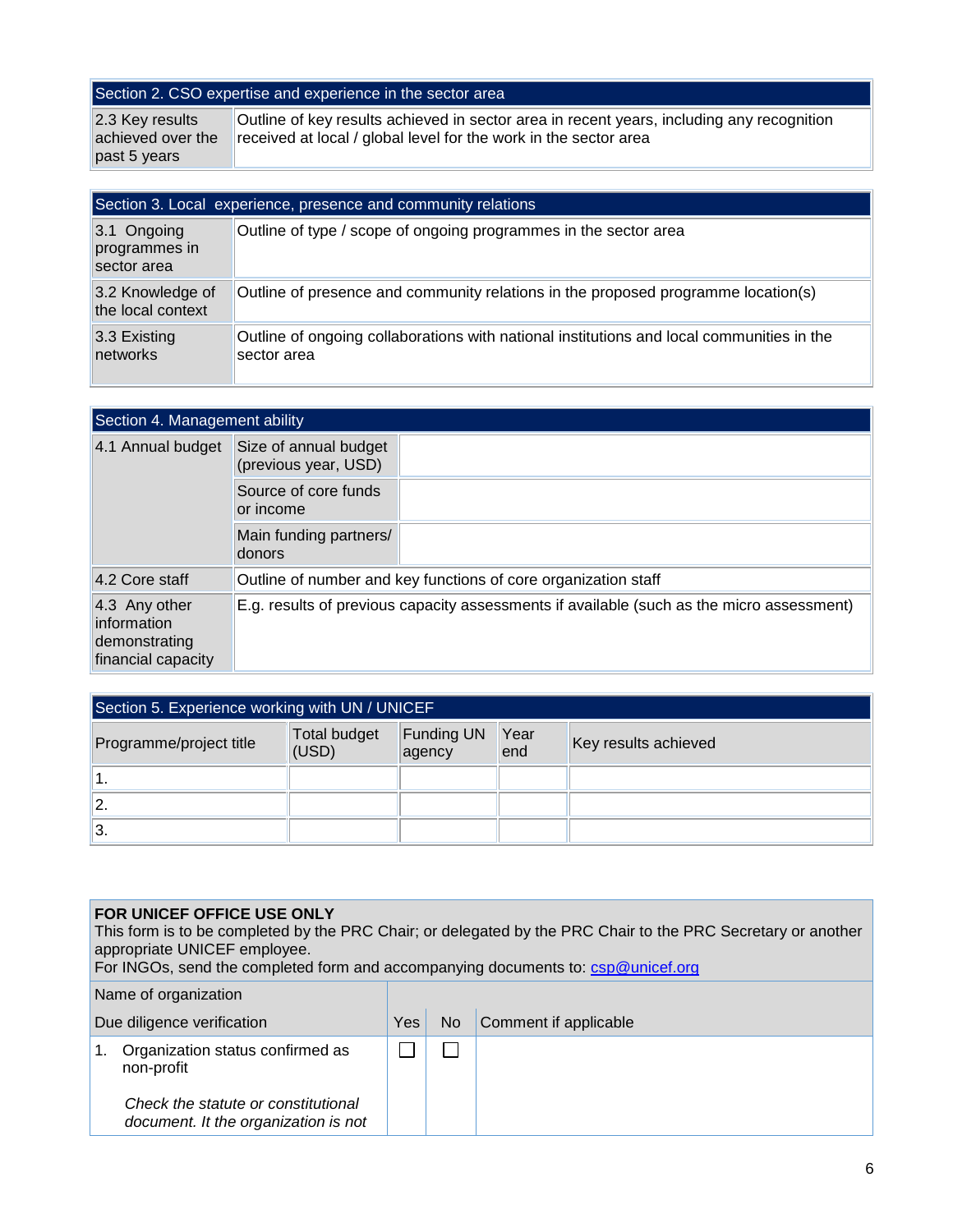|    | non-profit the CSO Procedure does<br>not apply.                                                                                                                                                                                                                                                                                       |        |                   |                                                                                                     |  |  |
|----|---------------------------------------------------------------------------------------------------------------------------------------------------------------------------------------------------------------------------------------------------------------------------------------------------------------------------------------|--------|-------------------|-----------------------------------------------------------------------------------------------------|--|--|
|    | 2. Organization values/mandate in line<br>with UNICEF mandate and principles                                                                                                                                                                                                                                                          | $\Box$ | $\Box$            |                                                                                                     |  |  |
|    | Check the statute or constitutional<br>document.                                                                                                                                                                                                                                                                                      |        |                   |                                                                                                     |  |  |
| 3. | Organization is registered in country<br>of implementation                                                                                                                                                                                                                                                                            |        |                   |                                                                                                     |  |  |
|    | Check the official registration<br>document.                                                                                                                                                                                                                                                                                          |        |                   |                                                                                                     |  |  |
|    | 4. Organization, its head, deputy head<br>and board members are not included<br>in the UN Security Council<br><b>Consolidated Sanctions List</b>                                                                                                                                                                                      | П      | $\Box$            | Provide details of name(s) listed in the UN Security<br><b>Council Consolidated Sanctions List:</b> |  |  |
| 5. | No apparent impropriety that poses a<br>reputational risk to the UN has been<br>identified in regard to fraud and<br>corruption <sup>4</sup> , sexual exploitation and<br>abuse <sup>5</sup> , child safeguarding<br>violations <sup>6</sup> , or other misconduct<br>Check media reports, internet and<br>other information sources. | $\Box$ | $\vert \ \ \vert$ | Provide details and information source if reputational<br>risk was identified:                      |  |  |
| 6. | For INGOs only. Organization meets<br>minimum standards of transparency                                                                                                                                                                                                                                                               | $\sim$ |                   |                                                                                                     |  |  |
|    | By signing this form, I certify that the prospective CSO partner has undergone due diligence verification and is<br>eligible for implementing partnership with UNICEF.                                                                                                                                                                |        |                   |                                                                                                     |  |  |
|    | Signature:                                                                                                                                                                                                                                                                                                                            |        |                   |                                                                                                     |  |  |
|    |                                                                                                                                                                                                                                                                                                                                       |        |                   |                                                                                                     |  |  |

<sup>&</sup>lt;sup>4</sup> In line with provisions of <u>CF/EXD/2013-008</u> "Policy Prohibiting and Combatting Fraud and Corruption"<br><sup>5</sup> In line with provisions of <u>ST/SGB/2003/13</u> entitled "Special Measures for Protection from Sexual Exploitation a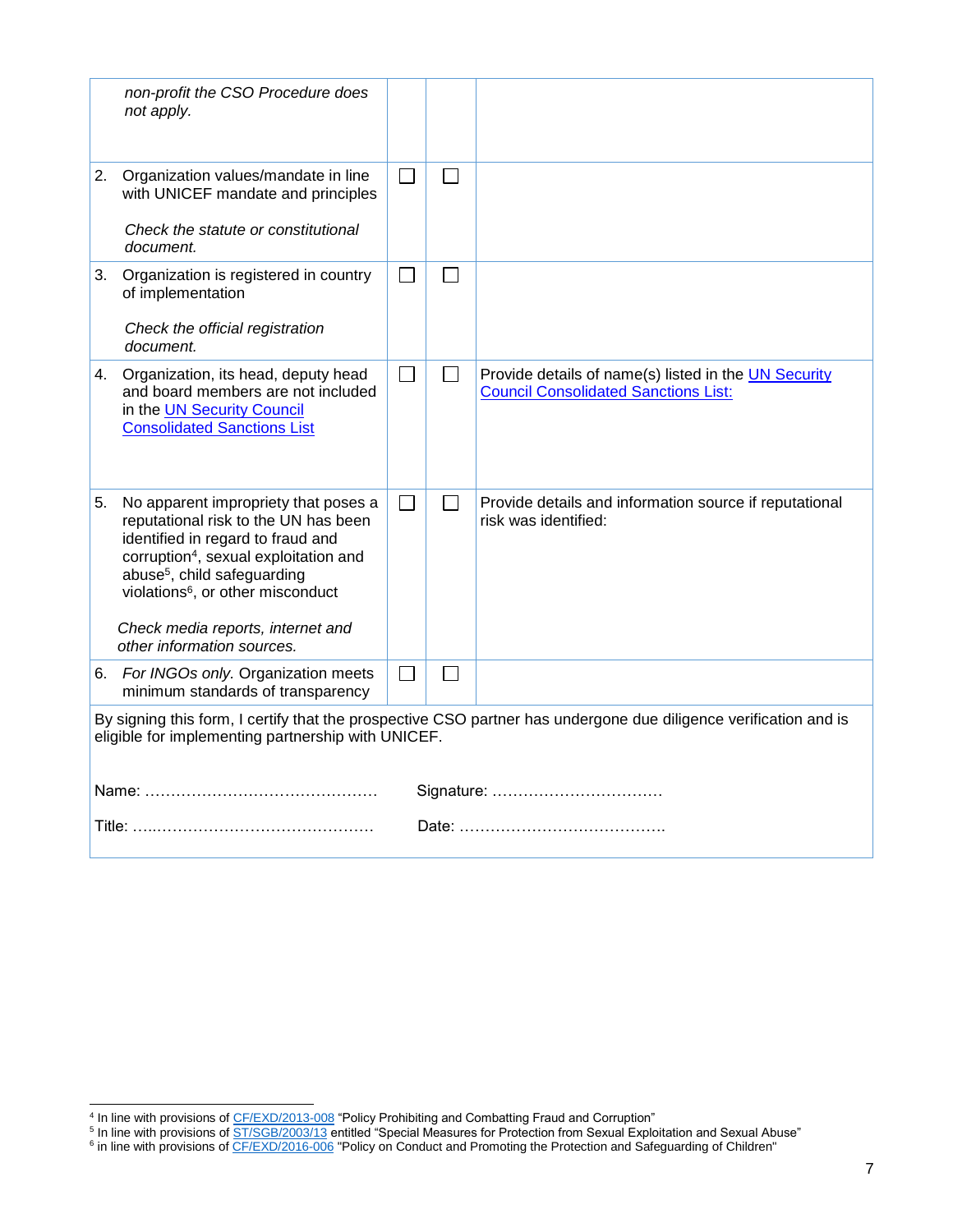# **Attachment II – HNI Identification Profile (to be completed by HNI Applicant)**

The purpose of this profile is to provide key contact references to UNICEF Belarus in relation to their mandate, field of work, technical and managerial capacities and comparative advantage in relation to the proposed programme(s).

Information provided in this form will be used to inform the review and evaluation of HNI submissions as outlined in the Call for Expression of Interest under section 3.

| Section 1. CSO information                                          |                              |                                       |  |  |  |
|---------------------------------------------------------------------|------------------------------|---------------------------------------|--|--|--|
| 1.1 Organization                                                    | <b>Organization Name</b>     |                                       |  |  |  |
| information                                                         | Acronym                      |                                       |  |  |  |
|                                                                     | Category of HNI <sup>7</sup> |                                       |  |  |  |
|                                                                     | Address                      |                                       |  |  |  |
|                                                                     | <b>Registration number</b>   | (copy of registration to be attached) |  |  |  |
|                                                                     | Telephone                    |                                       |  |  |  |
|                                                                     | Website                      |                                       |  |  |  |
| 1.2 Head of                                                         | Name, Surname                |                                       |  |  |  |
| Organisation                                                        | Function                     |                                       |  |  |  |
|                                                                     | Email                        |                                       |  |  |  |
|                                                                     | Telephone                    |                                       |  |  |  |
| 1.3 Contact person                                                  | Name, Surname                |                                       |  |  |  |
| (if different from<br>1.2)                                          | Function                     |                                       |  |  |  |
|                                                                     | Email                        |                                       |  |  |  |
|                                                                     | Telephone                    |                                       |  |  |  |
| 1.4 Programme<br>Proposal title(s)<br>submitted with<br>Application | $\bullet$                    |                                       |  |  |  |

| Section 2. ARI expertise and experience in the sector area    |                                                                                                                                                               |  |  |  |
|---------------------------------------------------------------|---------------------------------------------------------------------------------------------------------------------------------------------------------------|--|--|--|
| 2.1 CSO mandate,<br>sector area and<br>geographic<br>coverage | Outline the organisation's mandate, field of work and geographic coverage                                                                                     |  |  |  |
| 2.2 Available<br>expertise and<br>specialists                 | Outline the distinctive technical capacity of the organisation in the sector area                                                                             |  |  |  |
| $ 2.3$ Key results<br>achieved over the<br>past 5 years       | Outline of key results achieved in sector area in recent years, including any<br>recognition received at local / global level for the work in the sector area |  |  |  |

<sup>7</sup> Choose between: National NGO (NGO); International NGO (INGO); Academic Institution; Community Based Organisation (CBO); Foundation; Other (please specify).

l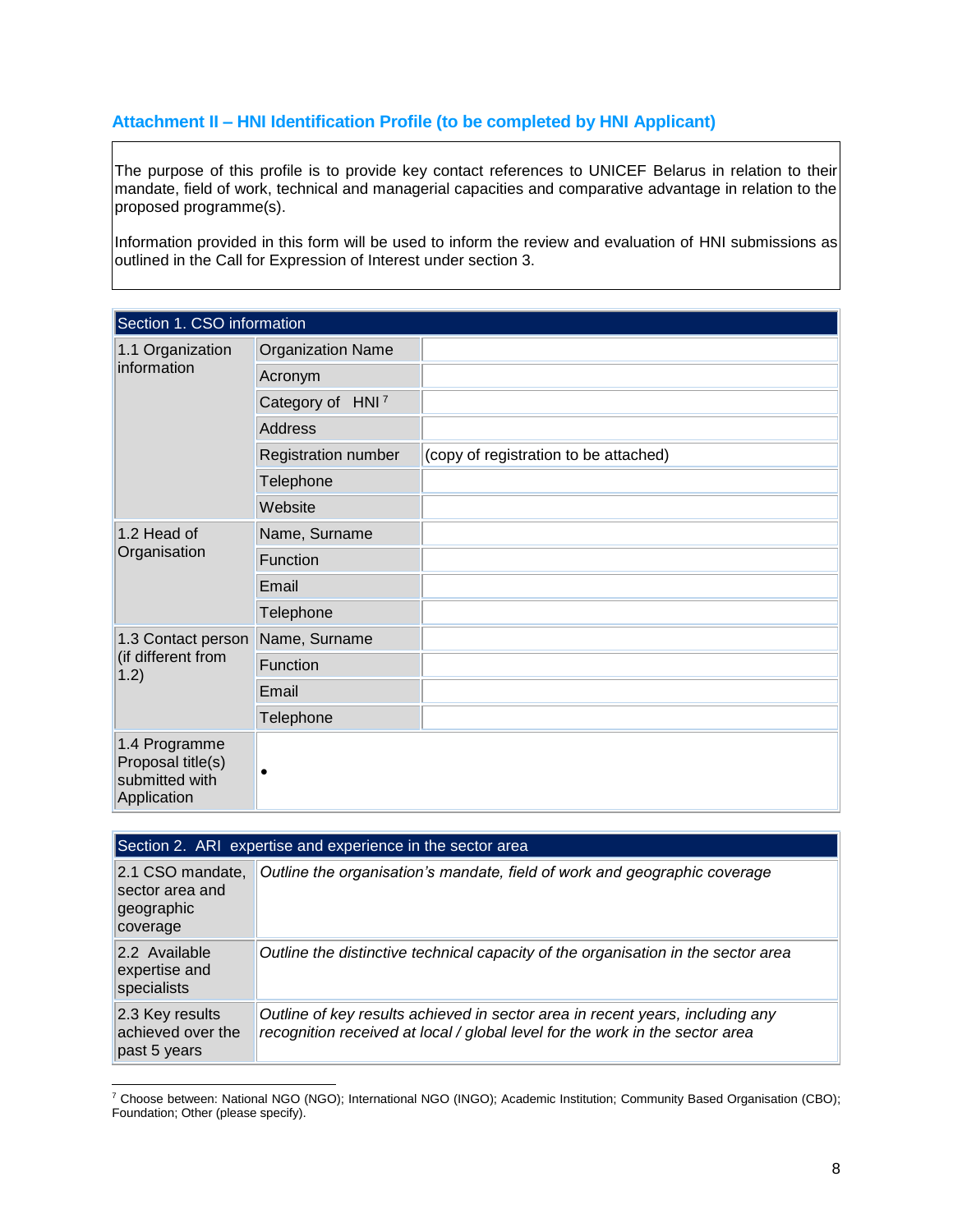| Section 3. Local experience, presence and community relations |                                                                                       |  |  |  |  |
|---------------------------------------------------------------|---------------------------------------------------------------------------------------|--|--|--|--|
| $3.1$ Ongoing<br>programmes in<br>sector area                 | Outline of type / scope of ongoing programmes in the sector area                      |  |  |  |  |
| 3.2 Knowledge of                                              | Outline of presence and community relations in the proposed programme                 |  |  |  |  |
| the local context                                             | location(s)                                                                           |  |  |  |  |
| $3.3$ Existing                                                | Outline of ongoing collaborations with national institutions and local communities in |  |  |  |  |
| networks                                                      | the sector area                                                                       |  |  |  |  |

| Section 4. Management Ability                                       |                                                                                              |  |  |  |
|---------------------------------------------------------------------|----------------------------------------------------------------------------------------------|--|--|--|
| 4.1 Annual budget                                                   | Size of annual budget<br>(previous year, USD)                                                |  |  |  |
|                                                                     | Source of core funds<br>or income                                                            |  |  |  |
|                                                                     | Main funding partners/<br>donors                                                             |  |  |  |
| 4.2 Core staff                                                      | Outline of number and key functions of core organisation staff                               |  |  |  |
| 4.3 Any other<br>information<br>demonstrating<br>financial capacity | E.g. results of previous capacity assessments if available (such as the micro<br>assessment) |  |  |  |

| Section 5. Experience of working with UN/ UNICEF |                              |                             |             |                      |  |
|--------------------------------------------------|------------------------------|-----------------------------|-------------|----------------------|--|
| Programme/project title                          | <b>Total budget</b><br>(USD) | <b>Funding UN</b><br>agency | Year<br>end | Key results achieved |  |
|                                                  |                              |                             |             |                      |  |
| $\mathbf{2}$ .                                   |                              |                             |             |                      |  |
| 3.                                               |                              |                             |             |                      |  |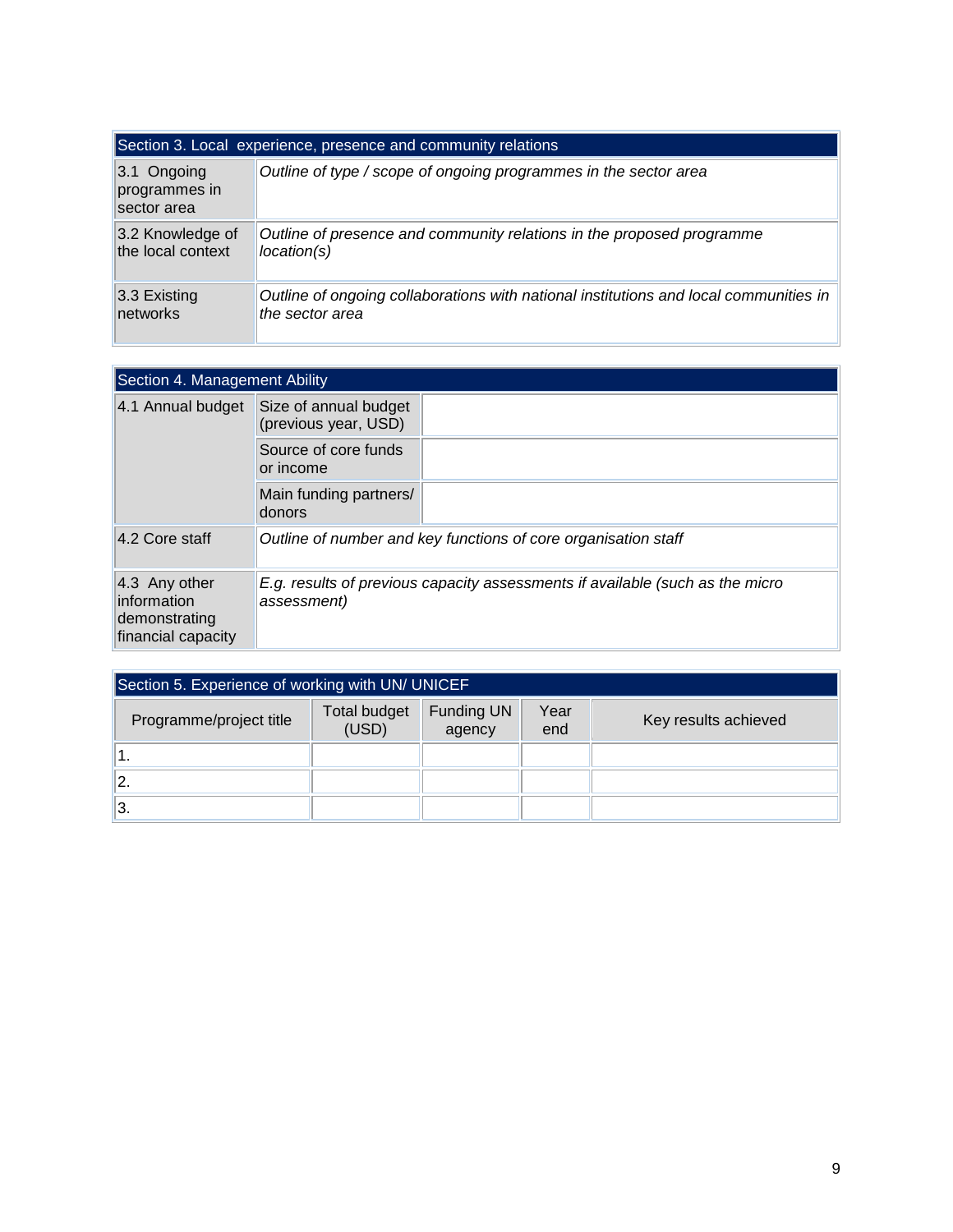# **Attachment III – Programme Proposal (to be completed by HNI Applicant)**

The purpose of this proposal is to provide an outline of the proposed intervention for which the HNI is proposing to partner with UNICEF. A separate form should be filled for each programme proposal submitted.

Information provided in this form will be used to inform the review and evaluation of HNI submissions as outlined in the Call for Expression of Interest under section 3.

| Section 1. Proposal overview                            |                                                             |  |   |  |
|---------------------------------------------------------|-------------------------------------------------------------|--|---|--|
| 1.1 Programme<br>title                                  |                                                             |  |   |  |
| 1.2 Results to<br>which the<br>programme<br>contributes | Refer to Section 1.3 of the Call for Expression of Interest |  |   |  |
| 1.3 Programme<br>duration                               | Number of months, From MM/YYYY to MM/YYYY                   |  |   |  |
| coverage                                                | 1.4 Geographical State/province, etc.                       |  |   |  |
| 1.5 Population<br>focus                                 | Number of beneficiaries / groups                            |  |   |  |
| 1.6 Programme                                           | From HNI                                                    |  | % |  |
| <b>Budget</b>                                           | <b>From UNICEF</b>                                          |  | % |  |
|                                                         | Total                                                       |  |   |  |

| Section 2. Programme description                          |                                                                                                                                                                                                                                                                                                                                                                                                                                                                 |  |  |  |
|-----------------------------------------------------------|-----------------------------------------------------------------------------------------------------------------------------------------------------------------------------------------------------------------------------------------------------------------------------------------------------------------------------------------------------------------------------------------------------------------------------------------------------------------|--|--|--|
| 2.1 Rationale/<br>justification<br>(3 to 5)<br>400 words) | "Why" this programme<br>This section outlines the problem statement, the context and the rationale for the<br>Programme.:<br>paragraphs; max   Overview of the existing problem, using data (disaggregated) from existing reports;<br>who is affected and what are the barriers/bottlenecks to outcomes for children?<br>• How the problem is linked to national priorities and policies;<br>• The relevance of the Programme in addressing problem identified. |  |  |  |
| 2.2 Expected<br>results<br>(No narrative<br>required)     | "What" this programme will achieve<br>The table below defines the programme results framework (results and their link to<br>results defined in the country programme and/or humanitarian response plan; specific<br>indicators, baselines, targets and MOV for each programme output).                                                                                                                                                                          |  |  |  |

| Result statement                                               | Performance indicator/s | Baseline | Target | Means of<br>Verification <sup>8</sup> |
|----------------------------------------------------------------|-------------------------|----------|--------|---------------------------------------|
| <b>Corresponding result from   - Xxx</b><br>Country programme/ | $ Xxx$                  |          |        |                                       |

l <sup>8</sup> The specific sources from which the status of each of the performance indicators can be ascertained. If any data source is a survey or a study which the implementing partner is planning to conduct for this programme, this should be planned and budgeted for in section 3 below (programme workplan and budget).